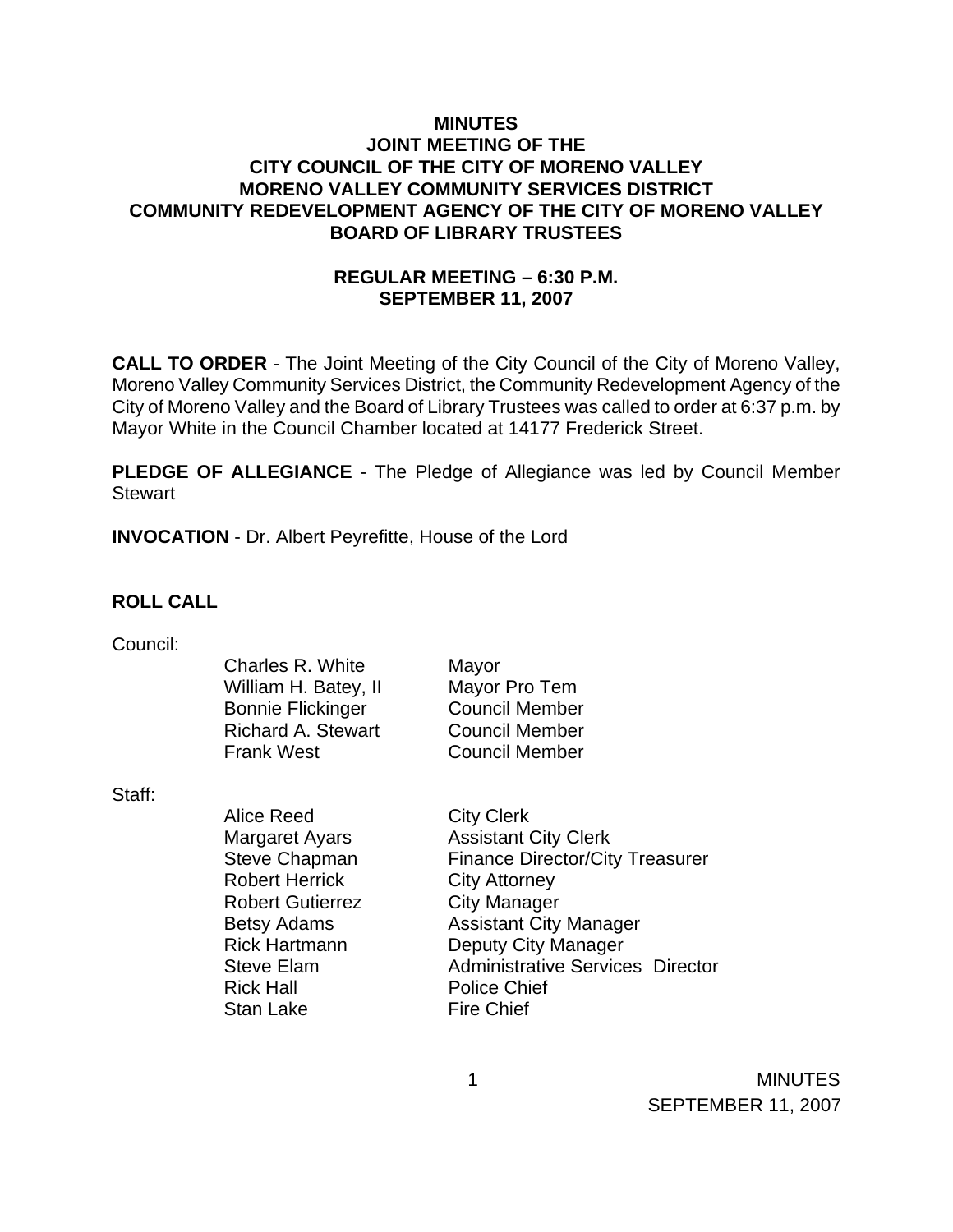| Prem Kumar           | Deputy Public Works Director/Assistant City    |
|----------------------|------------------------------------------------|
|                      | Engineer                                       |
| Cynthia Pirtle       | <b>Director of Library Services</b>            |
| <b>Mike McCarty</b>  | <b>Parks &amp; Community Services Director</b> |
| Denese Wilson-Beilke | <b>Human Resources Director</b>                |
| <b>Barry Foster</b>  | <b>Economic Development Director</b>           |
| Angela Rushen        | <b>Assistant to the City Manager</b>           |

City Manager Gutierrez introduced John Clark, new Fire Chief for the City of Moreno Valley

#### **JOINT CONSENT CALENDARS (SECTIONS A-D) OF THE CITY COUNCIL OF THE CITY OF MORENO VALLEY, MORENO VALLEY COMMUNITY SERVICES DISTRICT, COMMUNITY REDEVELOPMENT AGENCY OF THE CITY OF MORENO VALLEY AND THE BOARD OF LIBRARY TRUSTEES**

Mayor White opened the agenda items for the Consent Calendars for public comments, there being none, public comments were closed.

## **A. CONSENT CALENDAR** - **CITY COUNCIL**

- A1. ORDINANCES FIRST READING BY TITLE ONLY Waived reading of all Ordinance Introductions and read by title only.
- A2. FINAL MAP 30316 EXECUTE THE GRANT DEEDS TRANSFERRING FEE-TITLE INTEREST IN LOTS "Q", "R", & "S" TO THE MORENO VALLEY RANCH – WEST VILLAGE HOMEOWNERS ASSOCIATION, NORTH SIDE OF IRIS AVENUE AND WEST OF NASON STREET (Report of: Public Works Department)

**Recommendation:** Authorize the Mayor to execute the Grant Deeds for Lots "Q," "R," and "S" of Final Map 30316 transferring fee-title interest to the Moreno Valley Ranch – West Village Homeowners Association.

A3. ADOPT A NEGATIVE DECLARATION (ND) FOR DAY STREET ROADWAY IMPROVEMENTS FROM ALESSANDRO BOULEVARD TO COTTONWOOD AVENUE PROJECT NO. 02-89266920 (Report of: Public Works Department)

**Recommendation:** Adopt a Negative Declaration (ND) for Day Street Roadway Improvements from Alessandro Boulevard to Cottonwood Avenue.

A4. APPROVE AND EXECUTE THE PURCHASE AGREEMENT FOR THE PARTIAL ACQUISITION OF APN 260-040-003 FOR THE PIGEON PASS ROAD WIDENING PROJECT FROM CLIMBING ROSE DRIVE TO THE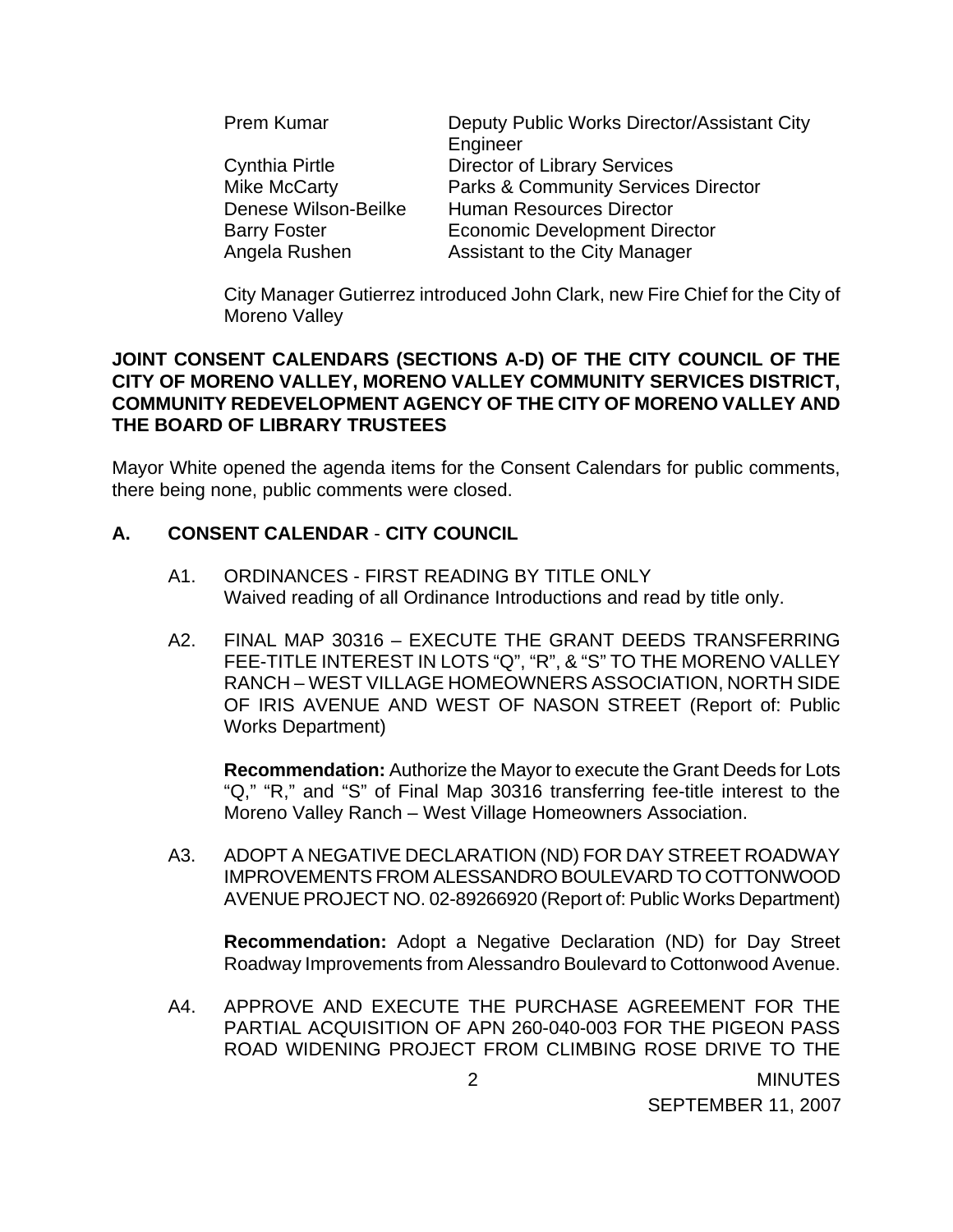NORTHERN CITY LIMITS AND AUTHORIZE THE FINANCE DIRECTOR TO WIRE TRANSFER FUNDS INTO ESCROW (Report of: Public Works Department)

#### **Recommendation**:

- 1. Approve and execute the purchase agreement for the partial acquisition of APN 260-040-003; and
- 2. Authorize the Finance Director to wire transfer funds into escrow in the amount of \$17,000 for the acquisition and an additional amount of \$4,000 for escrow fees for the partial acquisition of APN 260-040-003.
- A5. NOTICE OF COMPLETION AND ACCEPTANCE OF THE PROFESSIONAL CONSULTANT SERVICES FOR ARTERIALS TRAFFIC SIGNAL COORDINATION TIMING PLANS - PROJECT NO. 06-13768125 (Report of: Public Works Department)

**Recommendation:** Accept the work as complete for Professional Consultant Services by Katz, Okitsu & Associates, Inc., 17852 E. Seventeenth Street, Suite 102, Tustin, California 92780-2142, for development and implementation of traffic signal coordination timing plans for five major arterials.

A6. TRACT MAP 30714 – REDUCE FAITHFUL PERFORMANCE BOND AND ADOPT THE RESOLUTION AUTHORIZING ACCEPTANCE OF THE PUBLIC IMPROVEMENTS AS COMPLETE AND ACCEPTING PINTO COURT, YEARLING COURT, ARABIAN COURT, BRONCO LANE, AND THE PORTIONS OF ROJO TIERRA, AND CREMELLO WAY ASSOCIATED WITH THE PROJECT INTO THE CITY'S MAINTAINED STREET SYSTEM; DEVELOPER – K. HOVNANIAN FORECAST HOMES, ONTARIO, CA 91761 (Report of: Public Works Department)

#### **Recommendation:**

1. Adopt Resolution No. 2007- 100 authorizing the acceptance of the public improvements for Tract Map 30714 as complete and accepting Pinto Court, Yearling Court, Arabian Court, Bronco Lane, and the portions of Rojo Tierra, and Cremello Way associated with the project into the City's maintained street system; and

Resolution No. 2007-100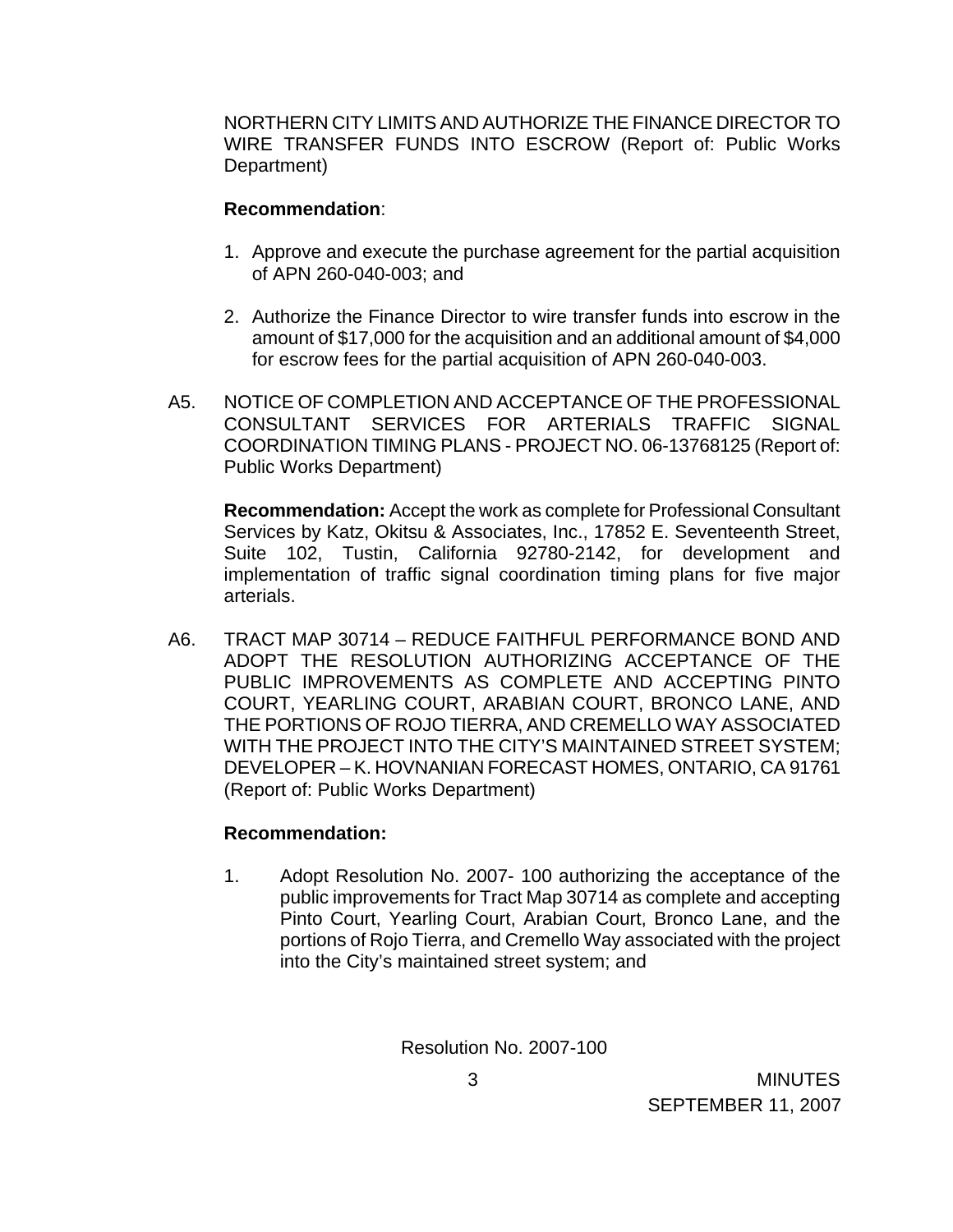Resolution of the City Council of the City of Moreno Valley, California, Authorizing the Acceptance of the Public Improvements as Complete within Tract Map 30714 and accepting Pinto Court, Yearling Court, Arabian Court, Bronco Lane, and the portions of Rojo Tierra, and Cremello Way Associated with the Project Into the City's Maintained Street System

- 2. Authorize the City Engineer to execute the 90% reduction to the Faithful Performance Bond, exonerate the Material and Labor Bond in 90 days if there are no stop notices or liens on file with the City Clerk, and exonerate the final 10% of the Faithful Performance Bond in one year when all clearances are received.
- A7. PA05-0049 REDUCE FAITHFUL PERFORMANCE BOND AND ADOPT THE RESOLUTION AUTHORIZING ACCEPTANCE OF THE PUBLIC IMPROVEMENTS AS COMPLETE AND ACCEPTING THE PORTION OF INDIAN STREET ASSOCIATED WITH THE PROJECT INTO THE CITY'S MAINTAINED STREET SYSTEM; DEVELOPER – INDIAN STREET LLC, WALNUT, CA 91789 (Report of: Public Works Department)

#### **Recommendation:**

1. Adopt Resolution No. 2007-101 authorizing the acceptance of the public improvements for PA05-0049 as complete and accepting the portion of Indian Street associated with the project into the city's maintained street system; and

Resolution No. 2007-101

- A Resolution of the City Council of the City of Moreno Valley, California, Authorizing the Acceptance of the Public Improvements as Complete within PA05-0049, and Accepting the Portion of Indian Street Associated with the Project into the City's Maintained Street System
- 2. Authorize the City Engineer to execute the 90% reduction to the Faithful Performance Bond, exonerate the Material and Labor Bond in 90 days if there are no stop notices or liens on file with the City Clerk, and exonerate the final 10% of the Faithful Performance Bond in one year when all clearances are received.
- A8. TRACT MAP 30476 REDUCE FAITHFUL PERFORMANCE BOND AND ADOPT THE RESOLUTION AUTHORIZING ACCEPTANCE OF THE PUBLIC IMPROVEMENTS AS COMPLETE AND ACCEPTING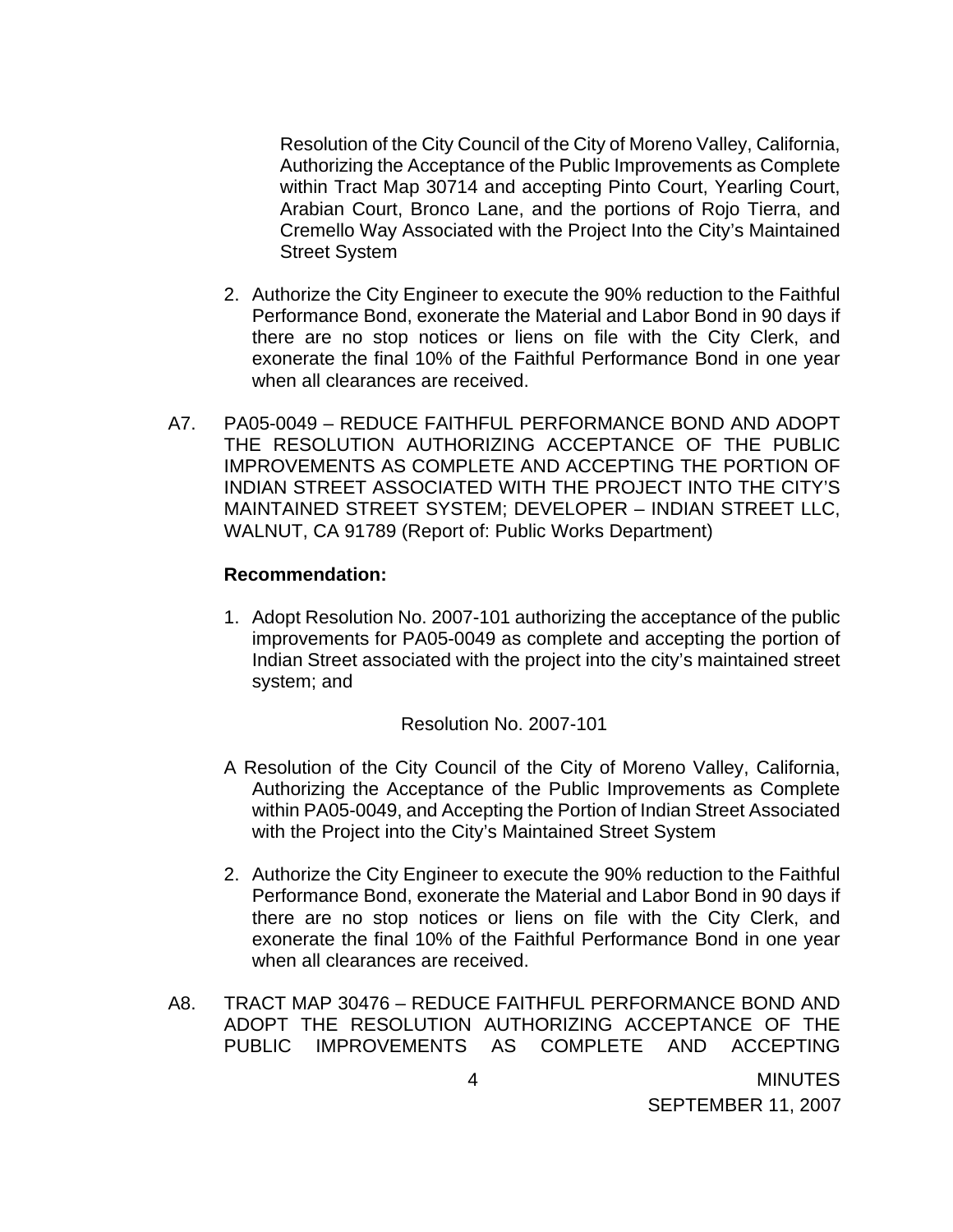SADDLEBRED LANE, CHAPPARAL WAY, TACK LANE, HOLSTEIN DRIVE, HAFLINGER COURT, BLAZER COURT, AND THE PORTIONS OF VIA XAVIER AND ROJO TIERRA ASSOCIATED WITH THE PROJECT INTO THE CITY'S MAINTAINED STREET SYSTEM, DEVELOPER – K. HOVNANIAN FORECAST HOMES, INC., ONTARIO, CA 91761 (Report of: Public Works Department)

#### **Recommendation:**

1. Adopt Resolution No. 2007-102 authorizing the acceptance of the public improvements for Tract Map 30476 as complete and accepting Saddlebred Lane, Chapparal Way, Tack Lane, Holstein Drive, Haflinger Court, Blazer Court, and the portions of Via Xavier and Rojo Tierra associated with the project into the City's maintained street system; and

#### Resolution No. 2007-102

- A Resolution of the City Council of the City of Moreno Valley, California, Authorizing the Acceptance of the Public Improvements as Complete within Tract Map 30476, and Accepting Saddlebred Lane, Chapparal Way, Tack Lane, Holstein Drive, Haflinger Court, Blazer Court, and the Portions of Via Xavier and Rojo Tierra Associated with the Project Into the City's Maintained Street System
- 2. Authorize the City Engineer to execute the 90% reduction to the Faithful Performance Bond, exonerate the Material and Labor Bond in 90 days if there are no stop notices or liens on file with the City Clerk, and exonerate the final 10% of the Faithful Performance Bond in one year when all clearances are received.
- A9. TRACT MAP 32018 SINGLE FAMILY RESIDENTIAL PROJECT AMENDMENT TO AGREEMENT FOR PUBLIC IMPROVEMENTS (TIME EXTENSION), COTTONWOOD AVENUE, BETWEEN PERRIS BOULEVARD AND KITCHING STREET, DEVELOPER – YH COTTONWOOD LLC, RANCHO CUCAMONGA, CA 91730 (Report of: Public Works Department)

#### **Recommendation:**

- 1. Authorize the Mayor to execute the Amendment to Agreement for Public Improvements for Tract Map 32018;
- 2. Instruct the City Clerk to forward the completed Amendment to Agreement for Public Improvements to the County Recorder's Office for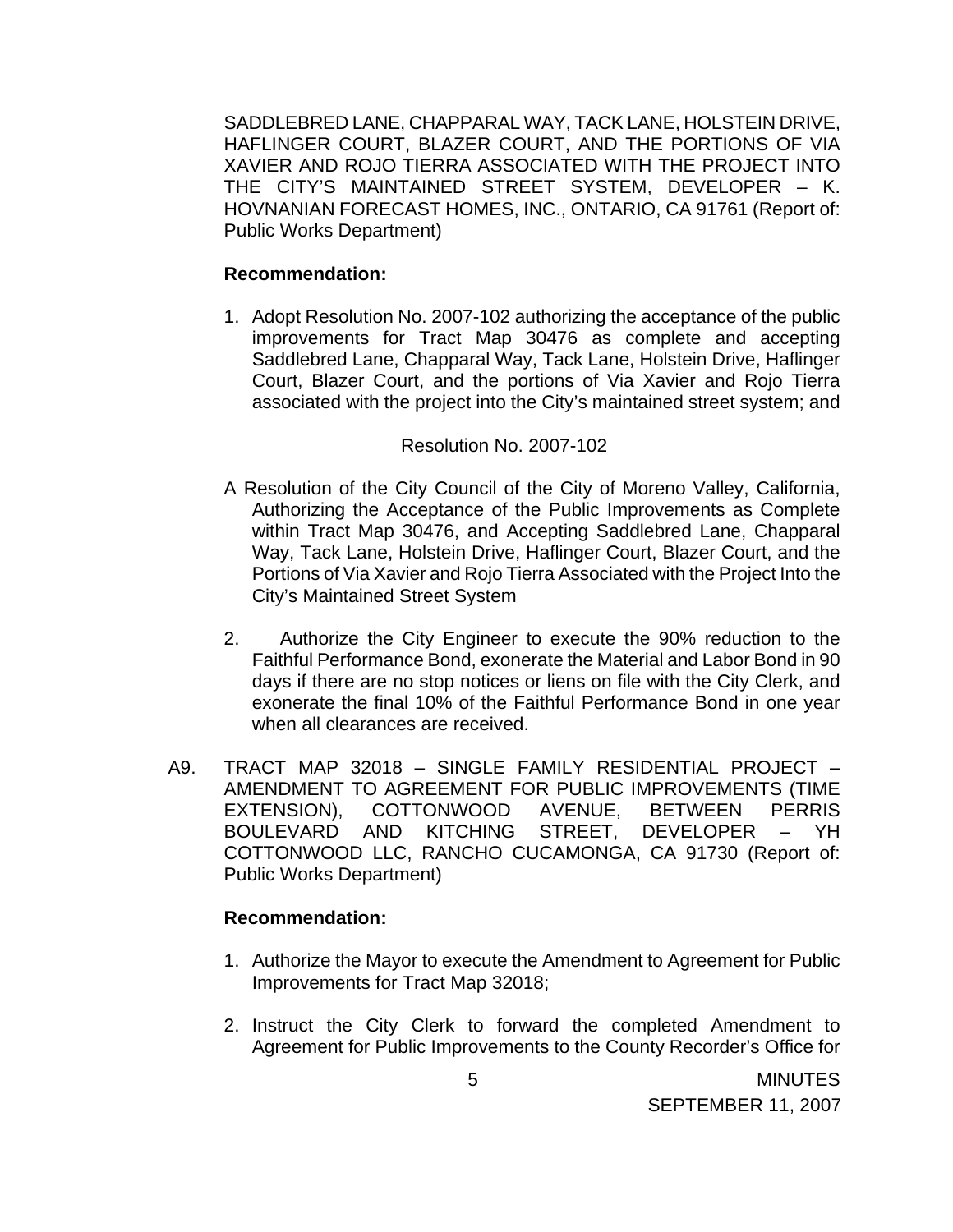recordation; and

- 3. Authorize the City Engineer to execute any future time extension amendments to the agreement, subject to City Attorney approval, if the required public improvements are not completed within said timeframe.
- A10. CALIFORNIA OFFICE OF TRAFFIC SAFETY "SOBRIETY CHECKPOINT MINI-GRANT PROGRAM FOR LOCAL LAW ENFORCEMENT AGENCIES" GRANT (Report of: Police Department)

#### **Recommendation:**

 Approve the grant application and authorize acceptance (if granted) of the California Office of Traffic Safety (OTS) "Sobriety Checkpoint Mini-Grant Program for Local Law Enforcement Agencies" in the amount of \$110,406.24 for a twelve-month period beginning October 1, 2007, and ending September 30, 2008.

A11. MINUTES - REGULAR MEETING OF AUGUST 28, 2007 (Report of: City Clerk's Department)

**Recommendation:** Approve as submitted.

A12. 2007 LEGISLATIVE UPDATE (Report of: Assistant to the City Manager)

**Recommendation:** Receive and file the informational report.

A13. RESOLUTION ESTABLISHING MANAGEMENT/CONFIDENTIAL BARGAINING UNIT (Report of: Human Resources Department)

#### **Recommendation:**

 Adopt Resolution No. 2007-105 designating management/confidential employees as a separate bargaining unit in accordance with the Meyers-Milias-Brown Act.

#### Resolution No. 2007-105

 A Resolution of the City Council of the City of Moreno Valley Designating Management/Confidential Employees as a Separate Bargaining Unit in Accordance with the Meyers-Milias-Brown Act

#### **B. CONSENT CALENDAR** - **COMMUNITY SERVICES DISTRICT**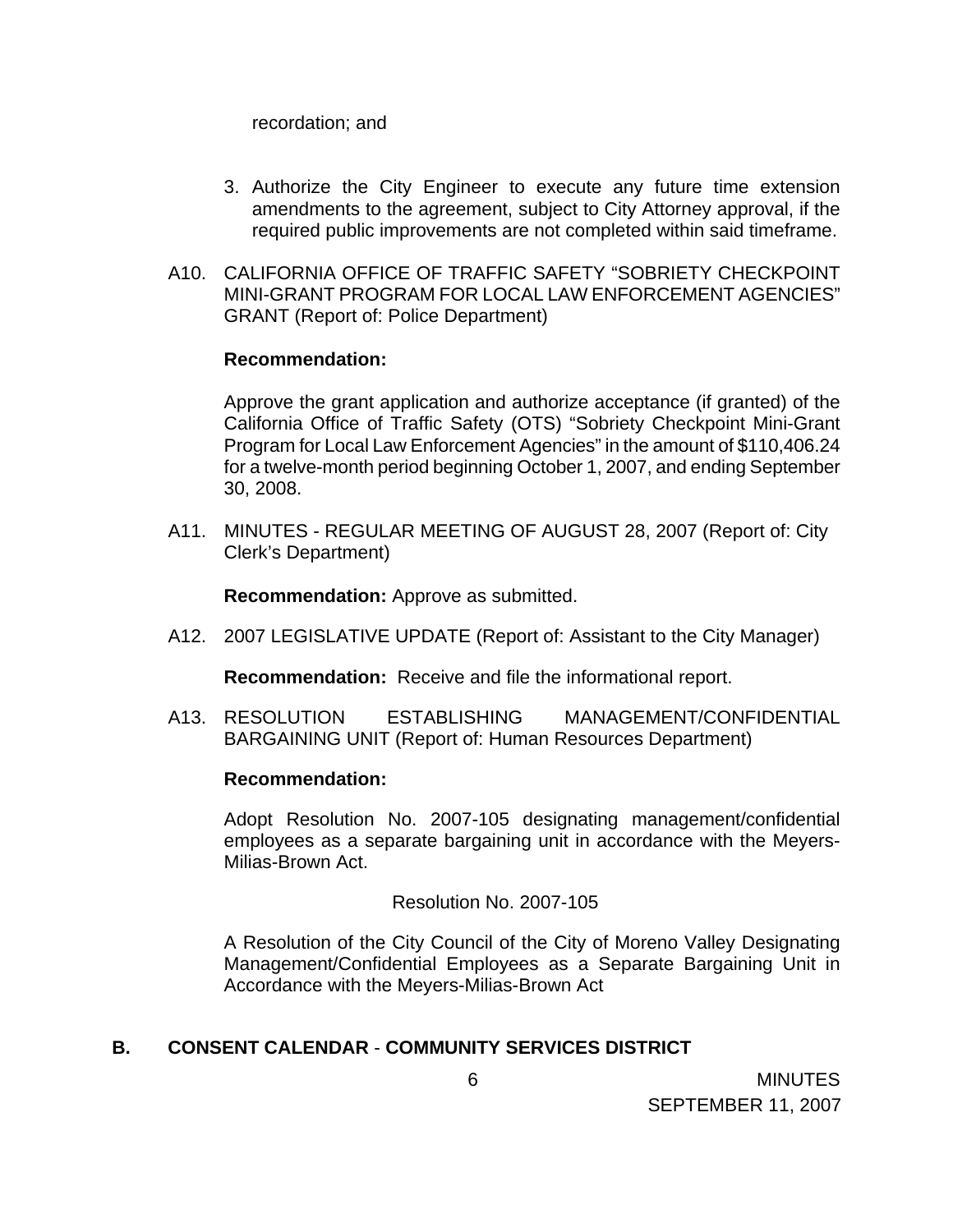- B1. ORDINANCES FIRST READING BY TITLE ONLY Waived reading of all Ordinance Introductions and read by title only.
- B2. FINAL MAP 32715 APPROVAL OF MAINTENANCE AGREEMENT BY AND BETWEEN MORENO VALLEY COMMUNITY SERVICES DISTRICT AND MORENO VALLEY HOMES, INC. (Report of: Public Works Department)

#### **Recommendation:**

- 1. Approve the Maintenance Agreement by and between the CSD and Moreno Valley Homes, Inc.;
- 2. Authorize the Mayor in his capacity as President of the CSD to execute the Maintenance Agreement;
- 3. Authorize the City Attorney to act on behalf of the CSD to work with Moreno Valley Homes, Inc. to draft modifications or amendments to the Maintenance Agreement as necessary from time to time to clarify the intent and effectuate the provisions of said Agreement;
- 4. Authorize the City Treasurer to invest the required Trust Funds pursuant to Section 7 of the Maintenance Agreement;
- 5. Authorize the City Manager to act on behalf of the CSD to execute modifications or amendments to the Maintenance Agreement as prepared by the City Attorney; and
- 6. Authorize the City Clerk to transmit the executed Maintenance Agreement to the Office of the Recorder for the County of Riverside for recordation.
- B3. FINAL MAPS 30316, 30318, 30319, 30320, 30320-1, 30321, 30476 AND 30714--APPROVAL OF MAINTENANCE AGREEMENT BY AND BETWEEN MORENO VALLEY COMMUNITY SERVICES DISTRICT AND MORENO VALLEY RANCH-WEST VILLAGE HOMEOWNERS ASSOCIATION (Report of: Public Works Department)

#### **Recommendation:**

- 1. Approve the Maintenance Agreement by and between the CSD and Moreno Valley Ranch-West Village Homeowners Association;
- 2. Authorize the Mayor in his capacity as President of the CSD to execute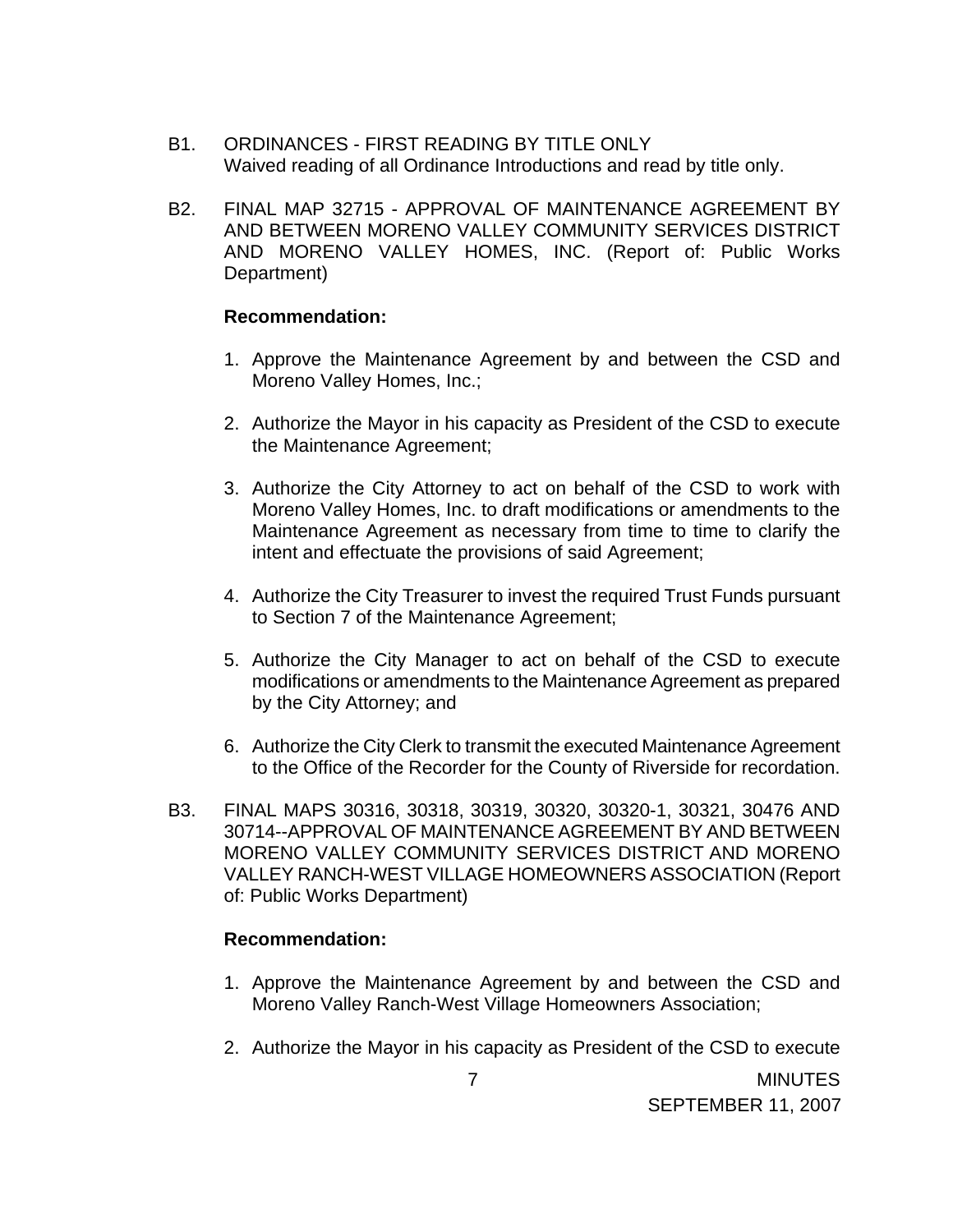the Maintenance Agreement;

- 3. Authorize the City Attorney to act on behalf of the CSD to work with Moreno Valley Ranch-West Village Homeowners Association to draft modifications or amendments to the Maintenance Agreement as necessary from time to time to clarify the intent and effectuate the provisions of said Agreement;
- 4. Authorize the City Treasurer to invest the required Trust Funds pursuant to Section 7 of the Maintenance Agreement;
- 5. Authorize the City Manager to act on behalf of the CSD to execute modifications or amendments to the Maintenance Agreement as prepared by the City Attorney; and
- 6. Authorize the City Clerk to transmit the executed Maintenance Agreement to the Office of the Recorder for the County of Riverside for recordation.
- B4. RECOMMENDATION TO APPROVE EXTENSION AGREEMENT ANNUAL MOWING CONTRACT OF PARKS AND CFD#1 DLS LANDSCAPE, INC. (Report of: Parks & Community Services Department)

#### **Recommendation:**

- 1. Approve the Extension Agreement for Annual Mowing Contract of Parks and CFD #1 to DLS Landscape, Inc., 32398 Dunlap Boulevard, Yucaipa, California 92399, in the total amount of \$187,740 (\$25,776 for CFD #1 and \$161,964 for park sites);
- 2. Authorize the Mayor to execute the Extension Agreement with the abovementioned contractor; and
- 3. Authorize the Finance Director to issue a purchase order upon execution of the Extension Agreement to the above-mentioned contractor not to exceed the amount of \$187,740. Funds are available in CSD Zone A, account 161.76310.6261 and CFD #1 account 184.18410.6261.
- B5. MINUTES REGULAR MEETING OF AUGUST 28, 2007 (Report of: City Clerk's Department)

**Recommendation:** Approve as submitted.

B6. RECOMMENDATION TO AWARD CONTRACT FOR THE PROFESSIONAL CONSULTANT DESIGN SERVICES FOR THE PARKS, RECREATION,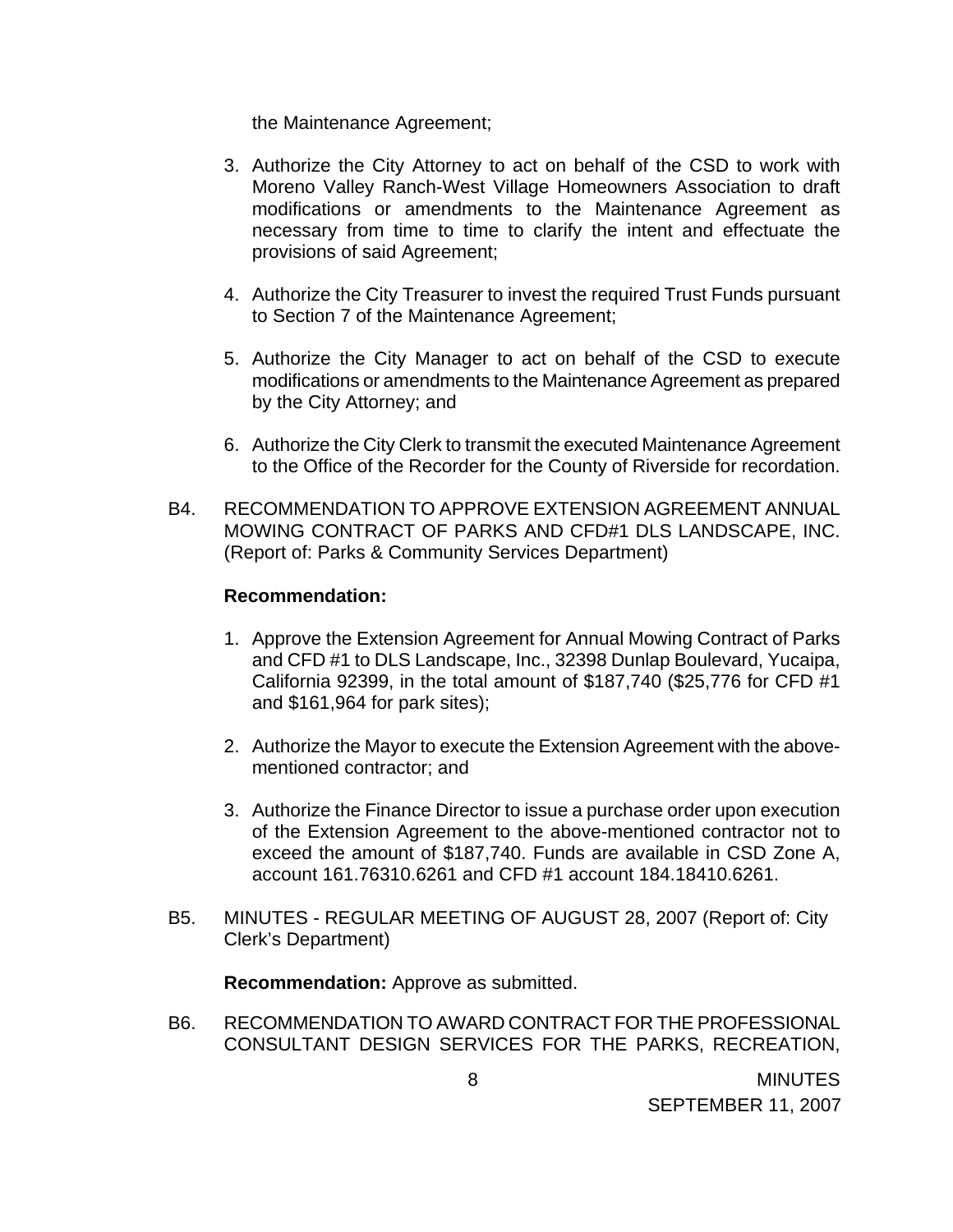AND OPEN SPACE COMPREHENSIVE PLAN (Report of: Parks & Community Services Department)

## **Recommendation:**

- 1. Award the contract for Professional Consultant Design Services for the Parks, Recreation, and Open Space Comprehensive Plan to RGW Design Group, Inc., in the amount not to exceed \$175,000;
- 2. Authorize the Mayor to execute a Contract Agreement with RGW Design Group, Inc.; and
- 3. Authorize the Finance Director to issue a purchase order upon execution of the contract to RGW Design Group, Inc., not to exceed \$175,000.

## **C. CONSENT CALENDAR** - **COMMUNITY REDEVELOPMENT AGENCY**

- C1. ORDINANCES FIRST READING BY TITLE ONLY Waived reading of all Ordinance Introductions and read by title only.
- C2. MINUTES REGULAR MEETING OF AUGUST 28, 2007 (Report of: City Clerk's Department)

## **D. CONSENT CALENDAR** - **BOARD OF LIBRARY TRUSTEES**

- D1. ORDINANCES FIRST READING BY TITLE ONLY Waived reading of all Ordinance Introductions and read by title only.
- D2. MINUTES REGULAR MEETING OF AUGUST 28, 2007 (Report of: City Clerk's Department)

## **Joint Consent Calendar Items A2 – D2 approved by a 5-0 vote. m/Batey, s/Stewart.**

#### **E. PUBLIC HEARINGS**

E1. PUBLIC HEARING REGARDING THE MAIL BALLOT PROCEEDING (REBALLOT) FOR A PROPOSED INCREASE IN THE COMMUNITY SERVICES DISTRICT (CSD) ZONE D (PARKWAY LANDSCAPE MAINTENANCE) ANNUAL PARCEL CHARGE FOR TRACT 21597 (Report of: Public Works Department)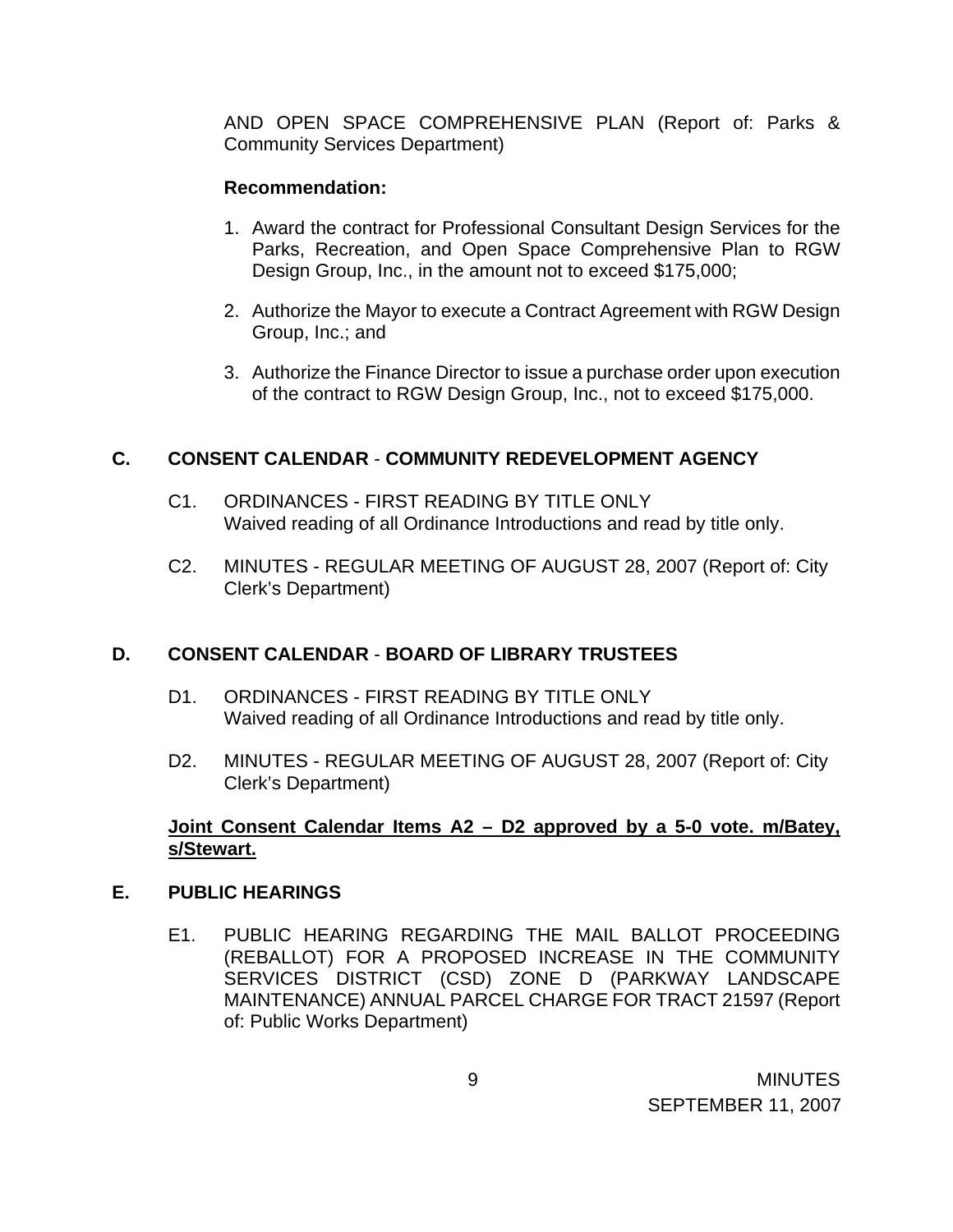#### **Recommendation:**

That the City Council acting in their respective capacities as President and Members of the Board of Directors of the Moreno Valley CSD (the "CSD Board"), after conducting the public hearing to accept public comment:

 President White opened the public testimony portion of the public hearing; there being none, public testimony was closed.

1. Tabulate the mail ballots for the proposed CSD Zone D parcel charge for Tract 21597;

#### **Approved by a 5-0 vote. m/Flickinger, s/Stewart.**

**Item continued until later in the meeting to allow for tabulation of the ballots.** 

E2. PUBLIC HEARING REGARDING THE MAIL BALLOT PROCEEDINGS FOR TENTATIVE TRACT 31414 - BALLOTED ITEMS: NPDES RESIDENTIAL REGULATORY RATE SCHEDULE AND COMMUNITY SERVICES DISTRICT (CSD) ZONE B (RESIDENTIAL STREET LIGHTING); AND TENTATIVE PARCEL MAP 33361 - BALLOTED ITEMS: NPDES COMMERCIAL/INDUSTRIAL REGULATORY RATE SCHEDULE AND CSD ZONE E-4 (HIGH-SERVICE-LEVEL PARKWAY LANDSCAPE MAINTENANCE) (Report of: Public Works Department)

#### **Recommendation:**

1. That the Mayor and Members of the City of Moreno Valley City Council, after conducting the public hearing to accept public comment:

 Mayor White opened the public testimony portion of the public hearing; there being none, public testimony was closed.

a. Tabulate the National Pollutant Discharge Elimination System (NPDES) ballots for Tentative Tract 31414 and Tentative Parcel Map 33361;

#### **Approved by a 5-0 vote. m/Flickinger, s/Stewart.**

The City Clerk announced the results as follows:

Tentative Tract 31414 – "Yes" Tentative Tract 33361 – "Yes"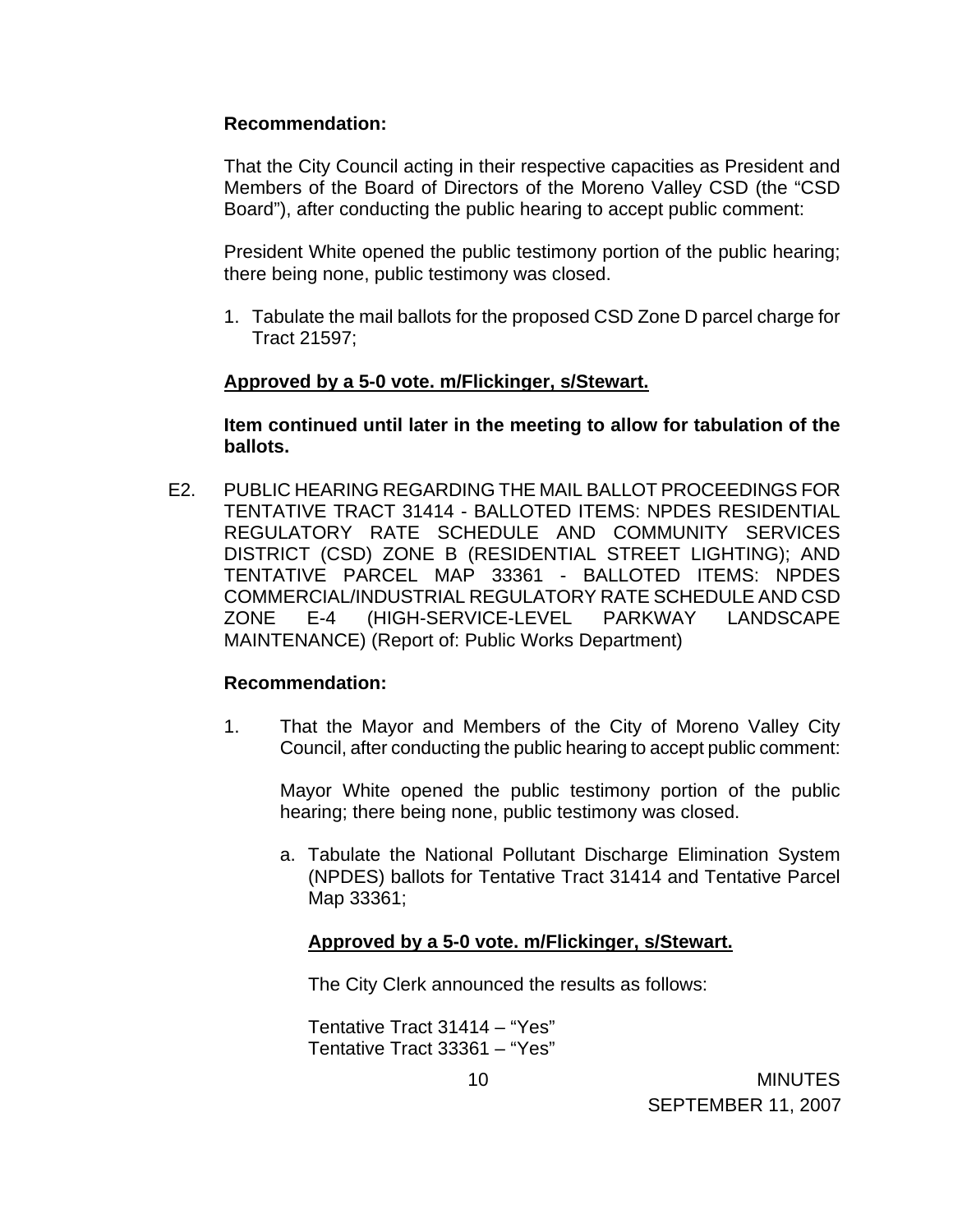- b. Verify and accept the results of the mail ballot proceedings as identified on the Official Tally Sheet and APN listing;
- c. Receive and file with the City Clerk's office the accepted Official Tally Sheet and Assessor Parcel Number (APN) listing; and
- d. If approved, authorize and impose the NPDES maximum residential regulatory rate to Tentative Tract 31414 (and all affected phases) and the NPDES maximum commercial/industrial regulatory rate to Tentative Parcel Map 33361.

#### **Approved by a 5-0 vote. m/Flickinger, s/Stewart.**

2. That the President and Members of the Board of Directors of the Moreno Valley CSD, after conducting the public hearing to accept public comment:

 President White opened the public testimony portion of the public hearing; there being none, public testimony was closed.

a. Tabulate the CSD ballots for Tentative Tract 31414 (and all affected phases) and Tentative Parcel Map 33361;

#### **Approved by a 5-0 vote. m/Flickinger, s/Batey.**

The Secretary announced the results as follows:

Tentative Tract 31414 – "Yes" Tentative Tract 33361 – "Yes"

- b. Verify and accept the results of the mail ballot proceedings as identified on the Official Tally Sheet and APN listing:
- c. Receive and file with the City Clerk's office the accepted Official Tally Sheet and APN listing; and
- d. If approved, authorize and impose the CSD Zone B (Residential Street Lighting) annual parcel charge to Tentative Tract 31414 and the CSD Zone E-4 (High-Service-Level Parkway Landscape Maintenance) annual acreage charge to Tentative Parcel Map 33361.

## **Approved by a 5-0 vote. m/Flickinger, s/Stewart.**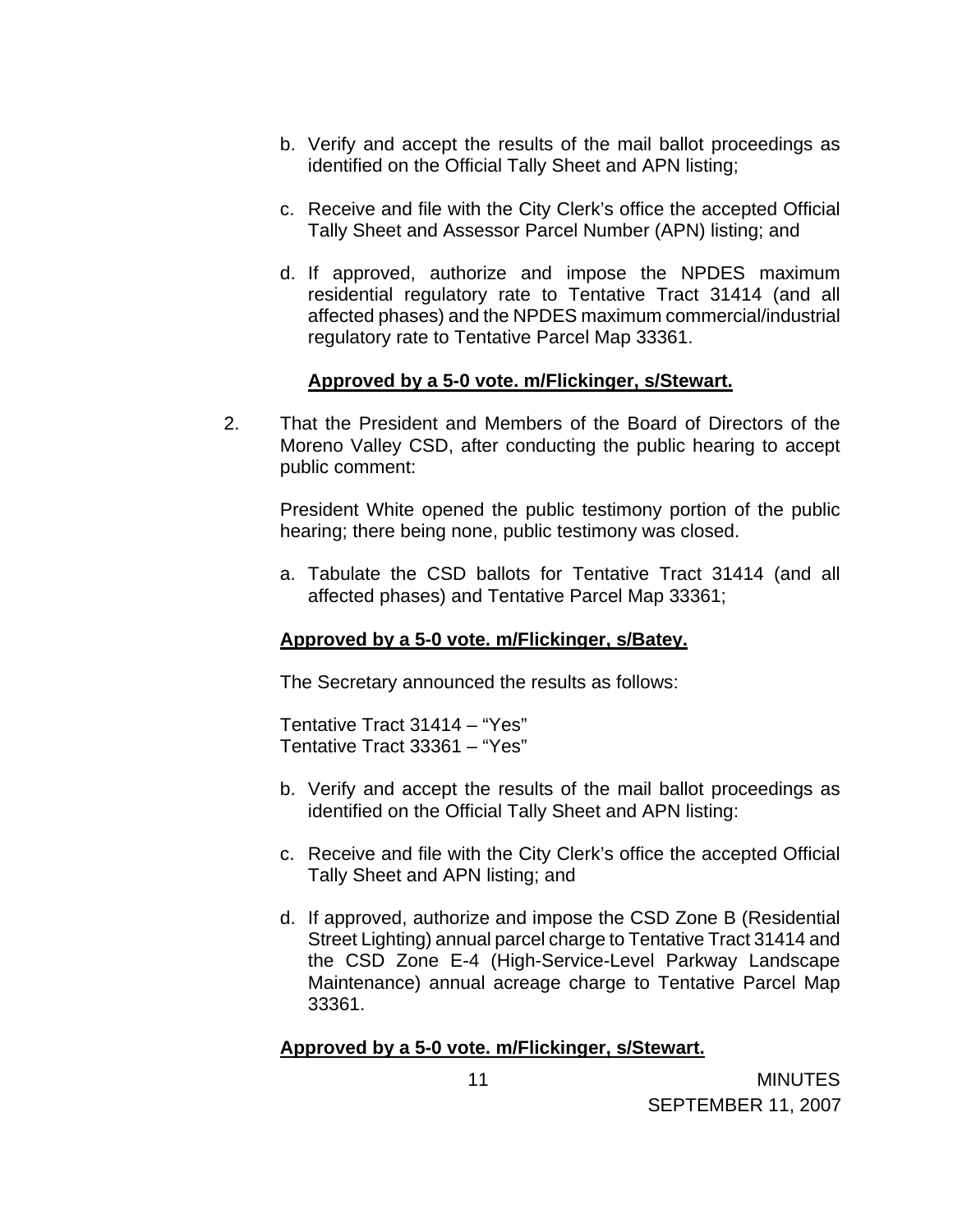## **F. ITEMS REMOVED FROM CONSENT CALENDARS FOR DISCUSSION OR SEPARATE ACTION - NONE**

#### **G. REPORTS**

G1. FEDERAL LOBBYIST LEGISLATIVE REPORT – ORAL REPORT ONLY – NO WRITTEN MATERIAL PROVIDED (Report of: Assistant to the City Manager) – Update given by David Turch of David Turch and Associates.

## **AGENDA ORDER**

E1. PUBLIC HEARING REGARDING THE MAIL BALLOT PROCEEDING (REBALLOT) FOR A PROPOSED INCREASE IN THE COMMUNITY SERVICES DISTRICT (CSD) ZONE D (PARKWAY LANDSCAPE MAINTENANCE) ANNUAL PARCEL CHARGE FOR TRACT 21597 (Report of: Public Works Department) **(CONTINUED FROM EARLIER IN THE MEETING)** 

#### **Recommendation:**

That the City Council acting in their respective capacities as President and Members of the Board of Directors of the Moreno Valley CSD (the "CSD Board"), after conducting the public hearing to accept public comment:

The Secretary announced the results as follows:

Tract 21597: "Yes" -11; "No" - 7

- 2. Verify and accept the result of the mail ballot proceeding as identified on the Official Tally Sheet and Assessor Parcel Number (APN) listing;
- 3. Receive and file with the City Clerk's office the accepted CSD Official Tally Sheet and APN listing; and
- 4. If approved, authorize and impose the approved CSD Zone D annual parcel charge for Tract 21597 and reinstate the CSD Zone D landscape services to the standard service level

#### **Approved by a 5-0 vote. m/Flickinger, s/Stewart.**

G2. PROPOSED TOBACCO LICENSING ORDINANCE (Report of: Assistant to the City Manager)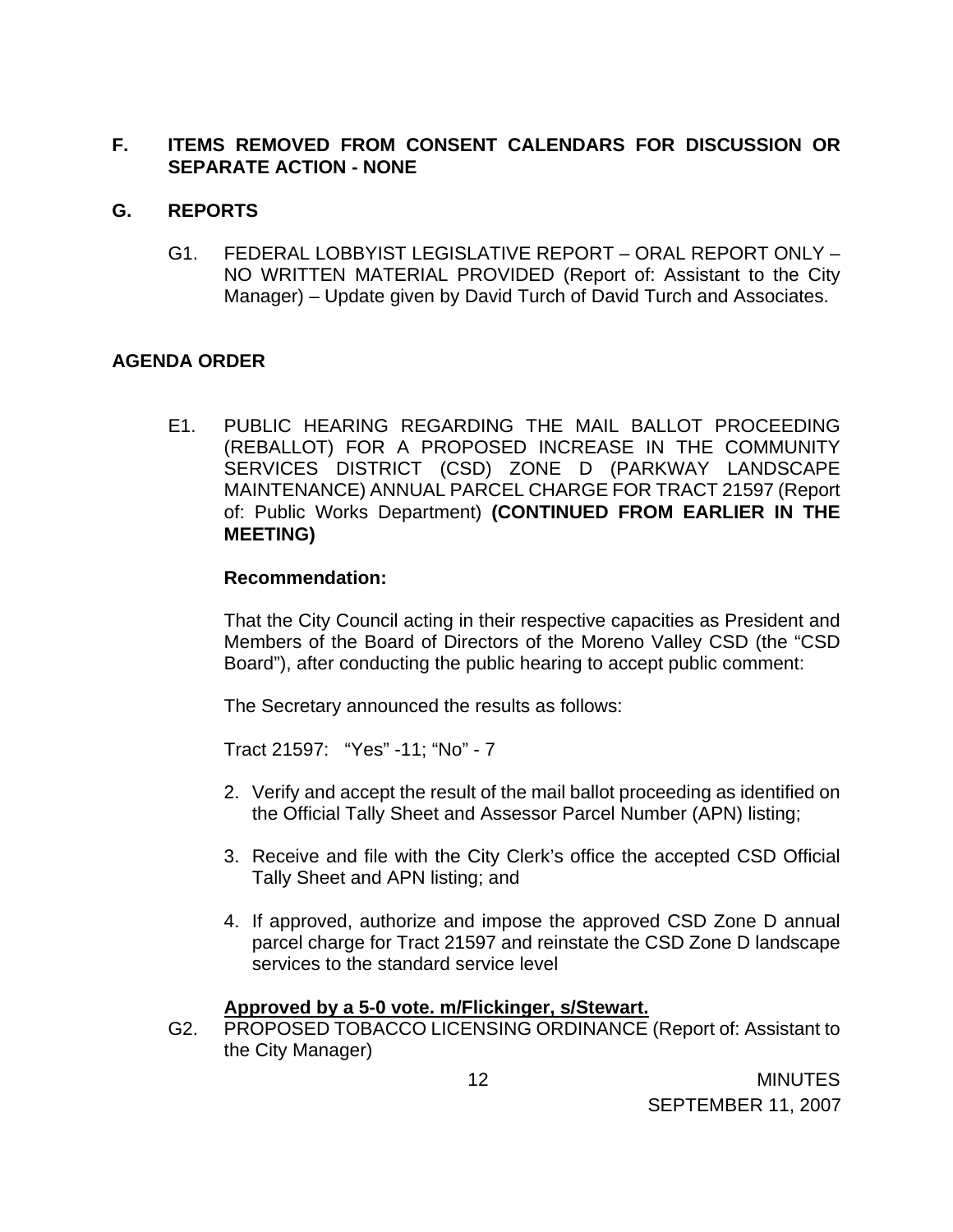Mayor White opened the agenda item for public comments; there being none, public comments were closed.

#### **Recommendation:**

1. Introduce Ordinance No. 752, amending Title 5 of the City of Moreno Municipal Code, by adding a new Chapter 5.04, regarding the licensure of tobacco retailers;

## Ordinance No. 752

 An Ordinance of the City Council of the City of Moreno Valley, California, Amending Title 5 of the City of Moreno Valley Municipal Code, by Adding a New Chapter 5.04 Regarding the Licensure of Tobacco Retailers

## **Approved by a 5-0 vote. m/Batey, s/Flickinger.**

 2. Adopt Resolution No. 2007-103, amending Resolution 2007-43 to establish fees to recover the costs associated with the tobacco retailer license;

#### Resolution No. 2007-103

 A Resolution of the City Council of the City of Moreno Valley, California, Amending Resolution 2007-43 to Establish Fees to Recover the Costs Associated with the Tobacco Retailer License

#### **Approved by a 5-0 vote. m/Batey, s/Flickinger.**

 3. Adopt Resolution No. 2007-104, designating the County of Riverside to perform the functions to administer, enforce, and prosecute Chapter 5.04 of the Moreno Valley Municipal Code, and authorizing the City Manager to take all actions necessary to implement said designation;

#### Resolution No. 2007-104

 A Resolution of the City Council of the City of Moreno Valley, California, Designating the County of Riverside to Perform the Functions to Administer, Enforce, and Prosecute Chapter 5.04 of the Moreno Valley Municipal Code, and Authorizing the City Manager to Take All Actions Necessary to Implement Said Designation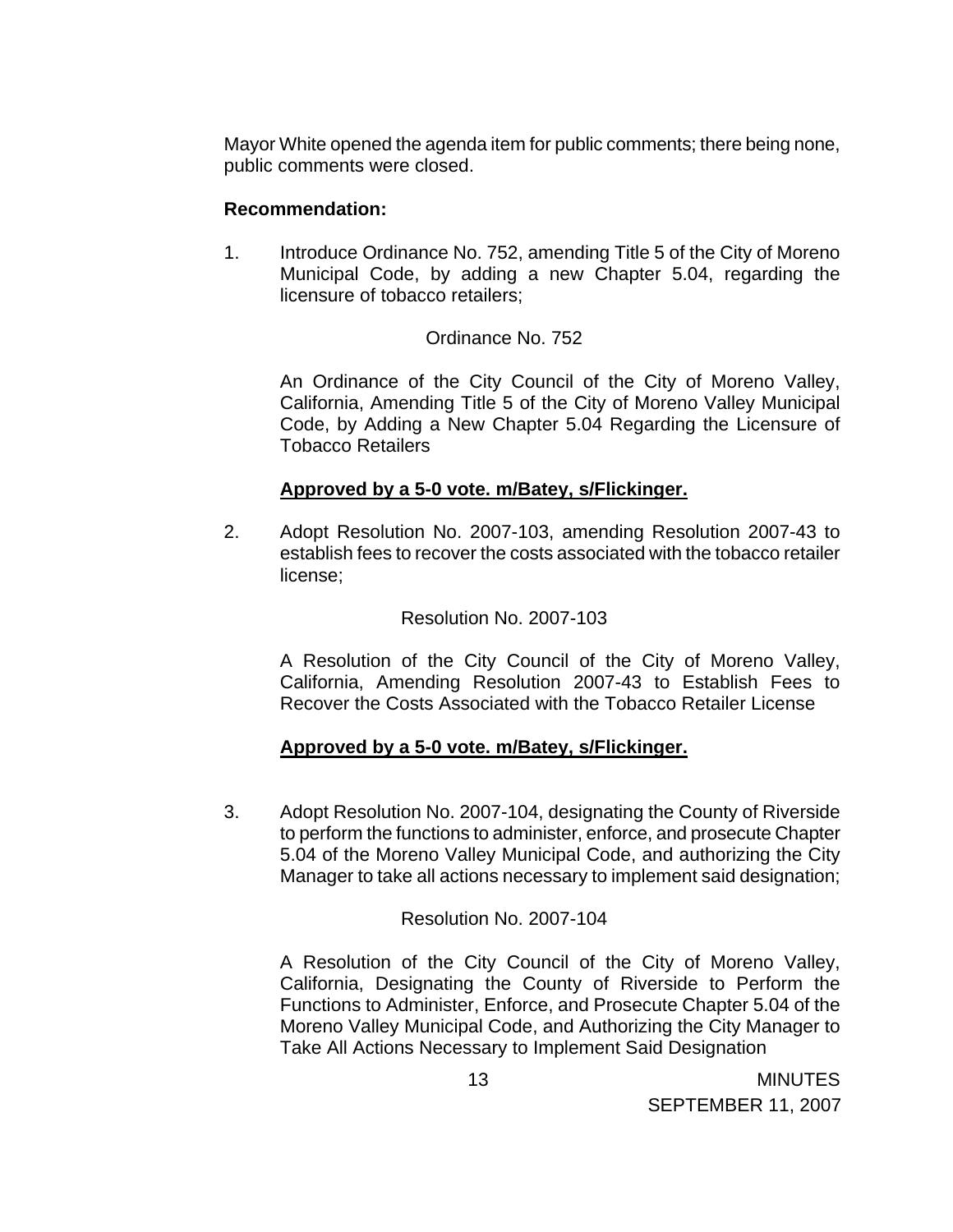## **Approved by a 5-0 vote. m/Batey, s/Flickinger.**

G3. CITY MANAGER'S REPORT (Informational Oral Presentation – not for Council action)

Mayor White opened the agenda item for public comments; there being none, public comments were closed.

 City Manager Gutierrez gave an update on the improvements being made along Lasselle Street from John F. Kennedy to Iris Avenue which is part of the City's Bikeway Improvements – should be completed by the end of September 2007. Also announced that the State of the City Luncheon is being held on September 13, 2007 at the Conference and Recreation Center beginning at 11:30 a.m.

## **H. LEGISLATIVE ACTIONS**

ORDINANCES - 1ST READING AND INTRODUCTION - NONE

ORDINANCES - 2ND READING AND ADOPTION

 H1. ORDINANCE NO. 751 - AN ORDINANCE OF THE CITY COUNCIL OF THE CITY OF MORENO VALLEY, CALIFORNIA, ADDING SECTION 11.04.015 AND AMENDING SECTIONS 11.04.020, 11.04.030, 11.04.040 AND 11.04.050 OF CHAPTER 11.04 OF TITLE 11 OF THE CITY OF MORENO VALLEY MUNICIPAL CODE RELATING TO NIGHTTIME CURFEW (RECEIVED FIRST READING AND INTRODUCTION ON AUGUST 28, 2007 BY A 4-0-1 VOTE, STEWART ABSENT) (Report: City Attorney's Department)

**Recommendation**: Adopt Ordinance No. 751.

#### Ordinance No. 751

 An Ordinance of the City Council of the City of Moreno Valley, California, Adding Section 11.04.015 and Amending Sections 11.04.020, 11.04.030, 11.04.040 and 11.04.050 of Chapter 11.04 of Title 11 of the City of Moreno Valley Municipal Code Relating to Nighttime Curfew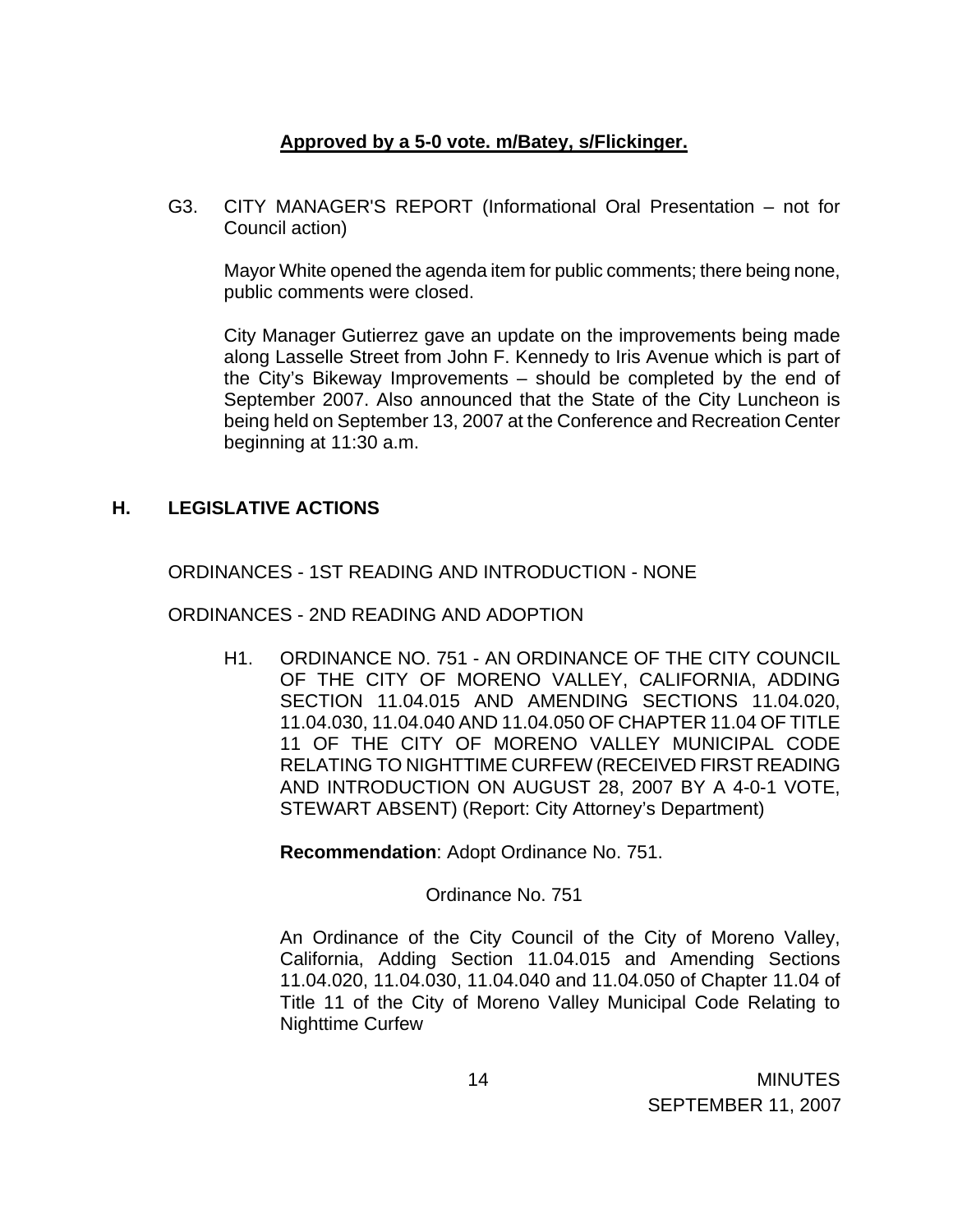## **Approved by a 5-0 vote. m/Flickinger, s/Batey.**

ORDINANCES - URGENCY ORDINANCES – NONE

RESOLUTIONS – NONE

## PUBLIC COMMENTS **ON ANY SUBJECT NOT ON THE AGENDA** UNDER THE JURISDICTION OF THE CITY COUNCIL ARE AS FOLLOWS - **NONE**

## **CLOSING COMMENTS AND/OR REPORTS OF THE CITY COUNCIL, COMMUNITY SERVICES DISTRICT, OR COMMUNITY REDEVELOPMENT AGENCY**

Council Member West

- 1) Stated he has been receiving calls from citizens regarding litter problems in the City and he has personally witnessed the litter problem himself – feels the City needs an effective and comprehensive plan to eliminate the litter problem in Moreno Valley
- 2) Getting some pressure lately from developers wanting the City to change the General Plan in regard to allow for higher density housing and changing the zoning – stated the current updated General Plan has come to us after years of careful planning and study – would like to stand firm as a Council on maintaining the current General Plan – cannot allow the housing market conditions to affect our city
- 3) Would like Deputy City Manager Hartmann to provide him a copy of what he provides to Council Member West regarding the condos at Bay & Dracaea

Mayor Pro Tem Batey

- 1) Announced YouthFest is coming this weekend to Celebration Park beginning at 10 a.m.
- 2) Inquired as to the status of the expected completion date of the artificial turf at Community Park – would like update by next meeting
- 3) Gave update on the Robertson's Ready Mix move
- 4) Streaming video should be ready to go on September 25, 2007
- 5) Thanked the City Manager, staff and Council for bringing on a Federal Lobbyist will pay off for the City
- 6) Farewell and thanks to Chief Stan Lake for many years of great service to the **City**
- 7) Would like an update on the possibility of using artificial turf on the reverse parkways – would like to bring it back to a Study Session

## Council Member Flickinger

1) Agrees with Council Member West regarding the litter problem – needs to be a top priority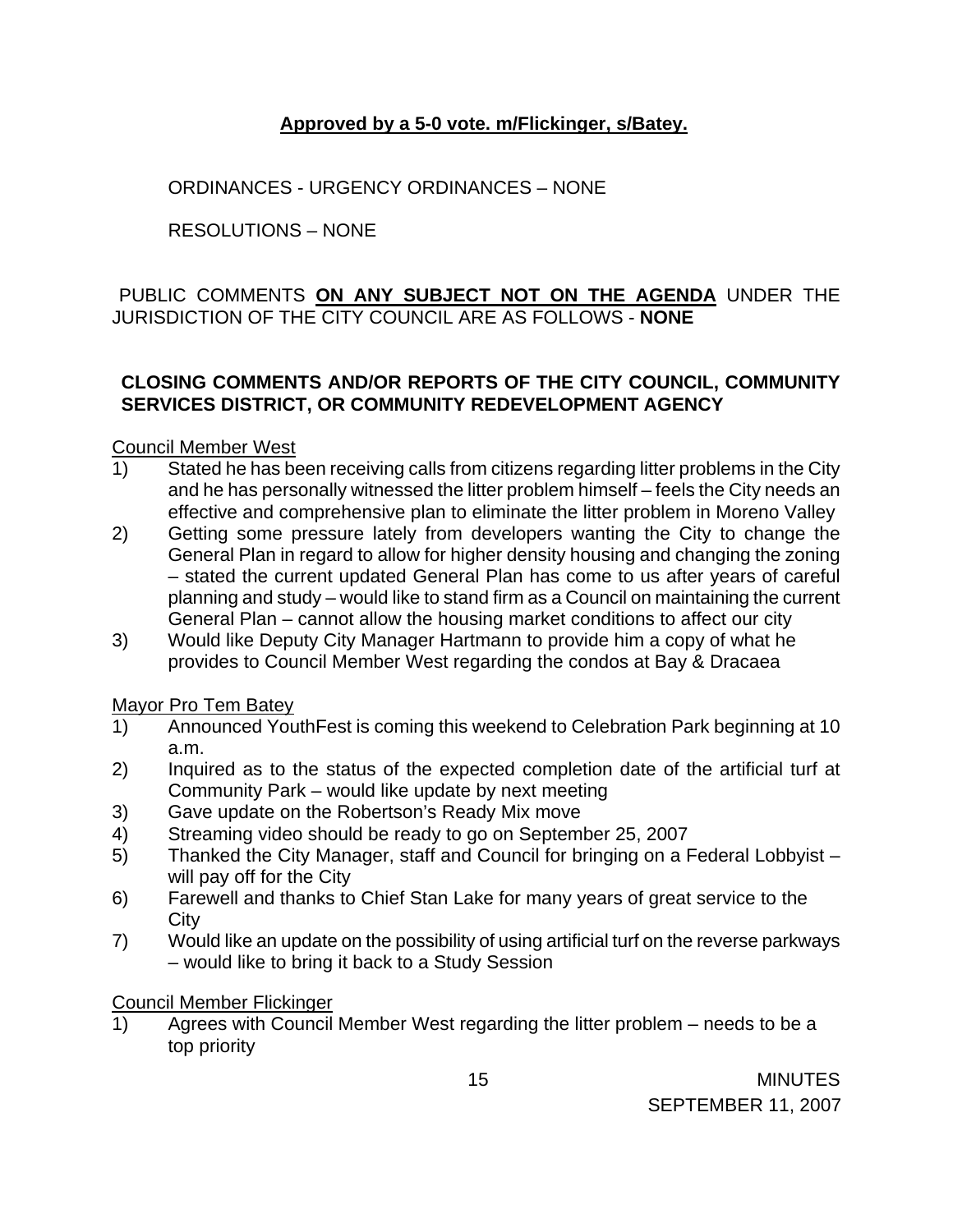- 2) Thanked those residents in District 4 who voted in reballot to keep the landscaping alive
- 3) Stated that on September 29<sup>th</sup> Nickelodeon Television will be closing down their channel and website for three hours to encourage kids to go outdoors and play

## Council Member Stewart

- 1) Just returned from his trip to Michigan and noticed while he was there on Labor Day that almost every home was flying a United States flag – small town with lots of pride
- 2) Announced that on September  $17<sup>th</sup>$  at 8:30 a.m. the Riverside County Board of Supervisors will be holding a public hearing for the Sheriff's selection hearing – if you want to have input or watch the process that is the day to go to the Board of Supervisors meeting – very well qualified candidates
- 3) Met with the Sunnymead Ranch Homeowners and had the Burglary Suppression Team there – after this there was a meeting regarding a potential car wash in that are – assured the residents that this use will have to go through the Public Hearing process – asked residents to contact him if they have questions/concerns regarding the car wash
- 4) Agrees with the other Council members on the litter problem
- 5) Noticed that previously the condos at Bay & Frederick were for sale and now they are for rent and lease – wants to know what is happening with that development – Deputy City Manager Hartmann will check into this and report back
- 6) Agrees with Council Member West on the density issue commends him on bringing this forward
- 7) Thanked Fire Chief Lake for the good job he did for the City

## Mayor White

- 1) Glad the litter issue was raised this evening witnessed a citizen picking up litter in the middle of the intersection at Dracaea & Graham – then he noticed litter all over the fence at the school – needs to be addressed
- 2) Need to take a look at the water shortage issue would like to have a presentation made to the Council
- 3) Good luck to Fire Chief Lake did a fine job for our City

# **CLOSED SESSION - NONE**

## **ADJOURNMENT**

There being no further business to conduct, the meeting was adjourned at 7:40 p.m. by unanimous informal consent.

Submitted by: